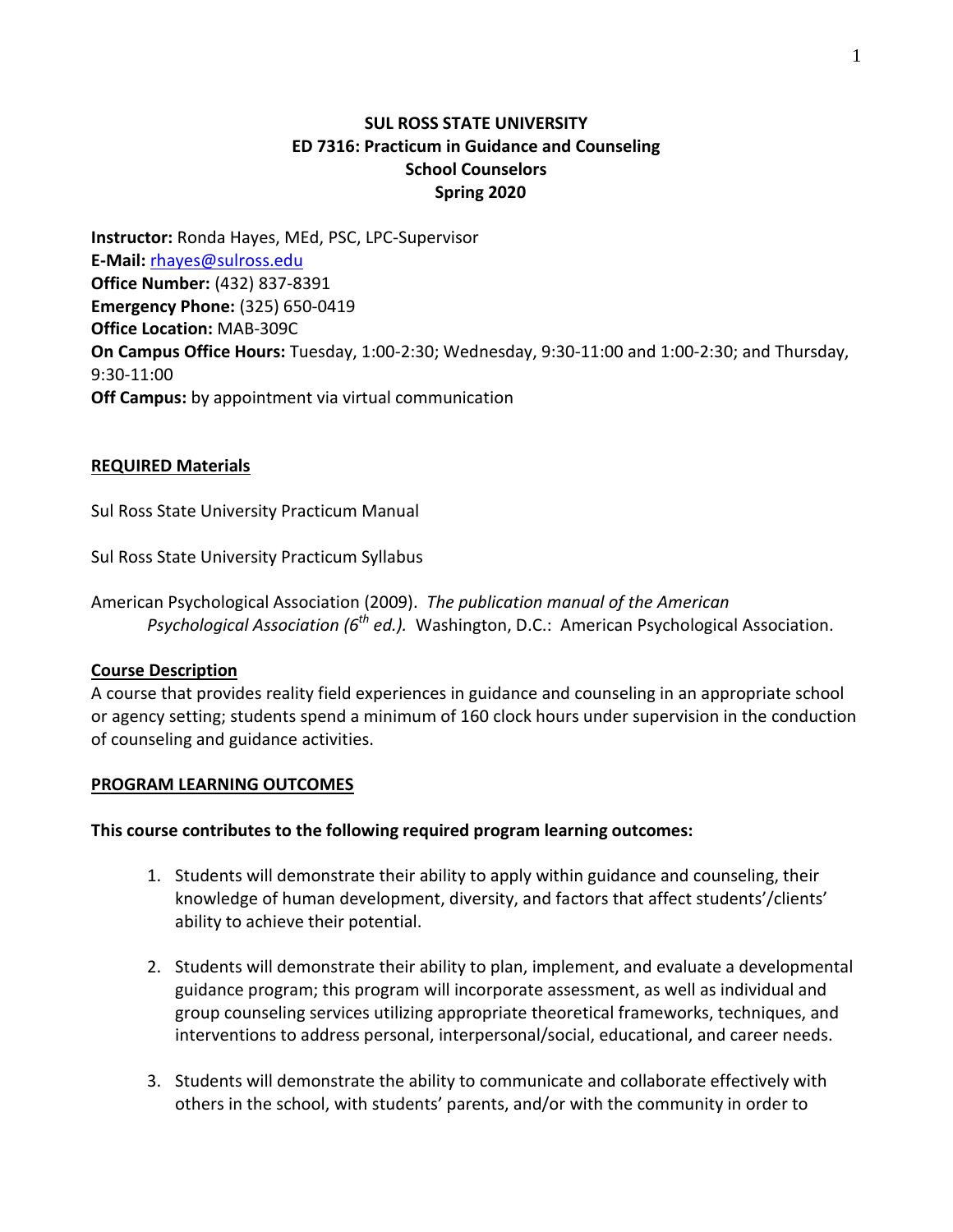facilitate student/client success, and will demonstrate the ability to apply ethical, legal, and professional standards.

# **TExES STANDARDS**

TEXES standards addressed in this course are:

**Standard I. Learner-Centered Knowledge:** The certified school counselor has a broad knowledge base.

**Standard II. Learner-Centered Skills:** The certified school counselor applies the knowledge base to promote the educational, personal, social, and career development of the learner.

**Standard III. Learner-Centered Process:** The certified school counselor participates in the development, monitoring, and evaluation of a developmental school guidance and counseling program that promotes learners' knowledge, skills, motivation, and personal growth.

**Standard IV. Learner-Centered Equity and Excellence for All Learners:** The certified school counselor promotes academic success for all learners by acknowledging, respecting, and responding to diversity while building on similarities that bond all people.

**Standard V. Learner-Centered Communications:** The certified school counselor, an advocate for all students and the school, demonstrates effective professional and interpersonal communication skills.

**Standard VI. Learner-Centered Professional Development:** The certified school counselor continues professional development, demonstrating a commitment to learn, to improve the profession, and to model professional ethics and personal integrity.

## **TExES COMPETENCIES**

TExES competencies addressed in this course are:

#### **Domain II – Planning and Implementing the Developmental Guidance and Counseling Program**

**Competency 006—Counseling**: *The school counselor understands how to provide effective counseling services to individuals and small groups.*

The beginning school counselor:

- A. Applies knowledge of counseling and consultation theories, principles, and practices in a school community.
- B. Understands the scope of the school counselor's job and recognizes when and how to make referrals to professionals outside the school.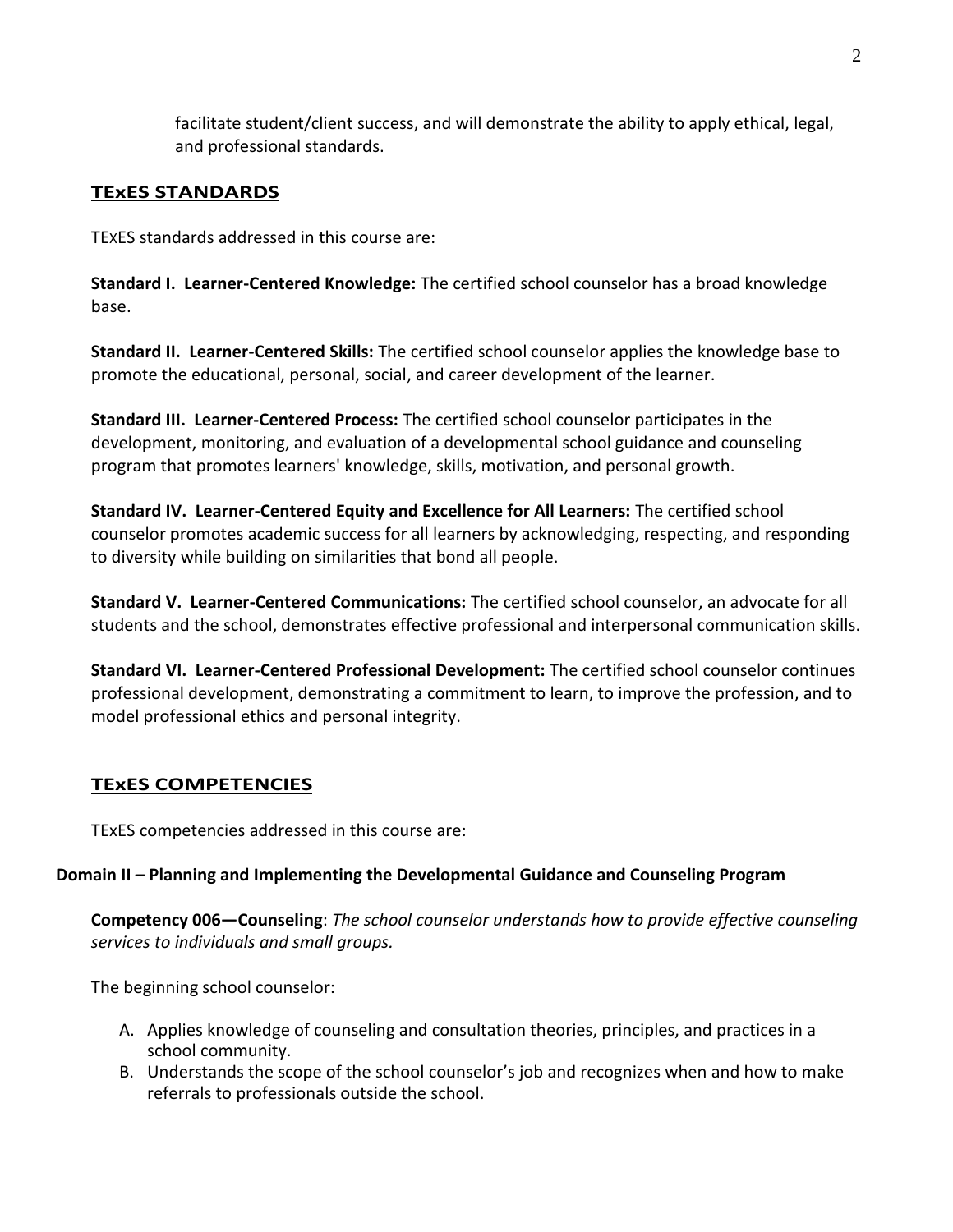- C. Demonstrates knowledge of the roles and responsibilities of the counselor in various counseling situations.
- D. Knows how to provide effective counseling to individuals and small groups using appropriate counseling theories and techniques.
- E. Demonstrates an understanding of group dynamics and productive group interactions in various counseling situations.
- F. Knows how to use counseling-related research techniques and practices to address student needs.
- G. Applies knowledge of how to coordinate resources for students within the school and the community.
- H. Understands the use of prevention approaches (e.g., respect for self and others, motivation, decision making, conflict resolution) and intervention strategies (e.g., substance abuse, critical incidents, anger management) to address student concerns.

**Competency 007—Assessment** - *The school counselor understands principles of assessment and is able to use assessment results to identify students' strengths and needs, monitor progress, and engage in planning to promote school success.*

The beginning school counselor:

- A. Demonstrates knowledge of assessment principles and procedures, including the appropriate use of tests and test results.
- B. Understands the characteristics, uses, advantages and limitations of various types of informal and formal assessments.
- C. Applies knowledge of assessment-related issues (e.g., validity, reliability, bias, confidentiality, ethics).
- D. Knows how to interpret assessment results and to use information from varied sourced to assess accurately students' strengths and needs.
- E. Understands principles of testing and measurement that underlie group standardized testing programs.
- F. Knows how to collaborate in the planning and evaluation of a group standardized testing program.
- G. Uses assessment results and interprets information to work collaboratively with other professionals to plan for instruction and student development.
- H. Knows how to communicate assessment results to school personnel, students, and students' families.

**Competency 008 - Collaboration with Families:** *The school counselor knows how to communicate effectively with families and establish collaborative relationships that enhance work with students.*

The beginning school counselor:

- A. Applies strategies for using oral, written, electronic, and nonverbal means to communicate to interact effectively with families in various contexts.
- B. Knows how to establish partnerships of trust and mutual respect between homes and the school community.
- C. Demonstrated knowledge of procedures for working with parents/guardians to enhance the counselor's interaction with students and to facilitate student learning.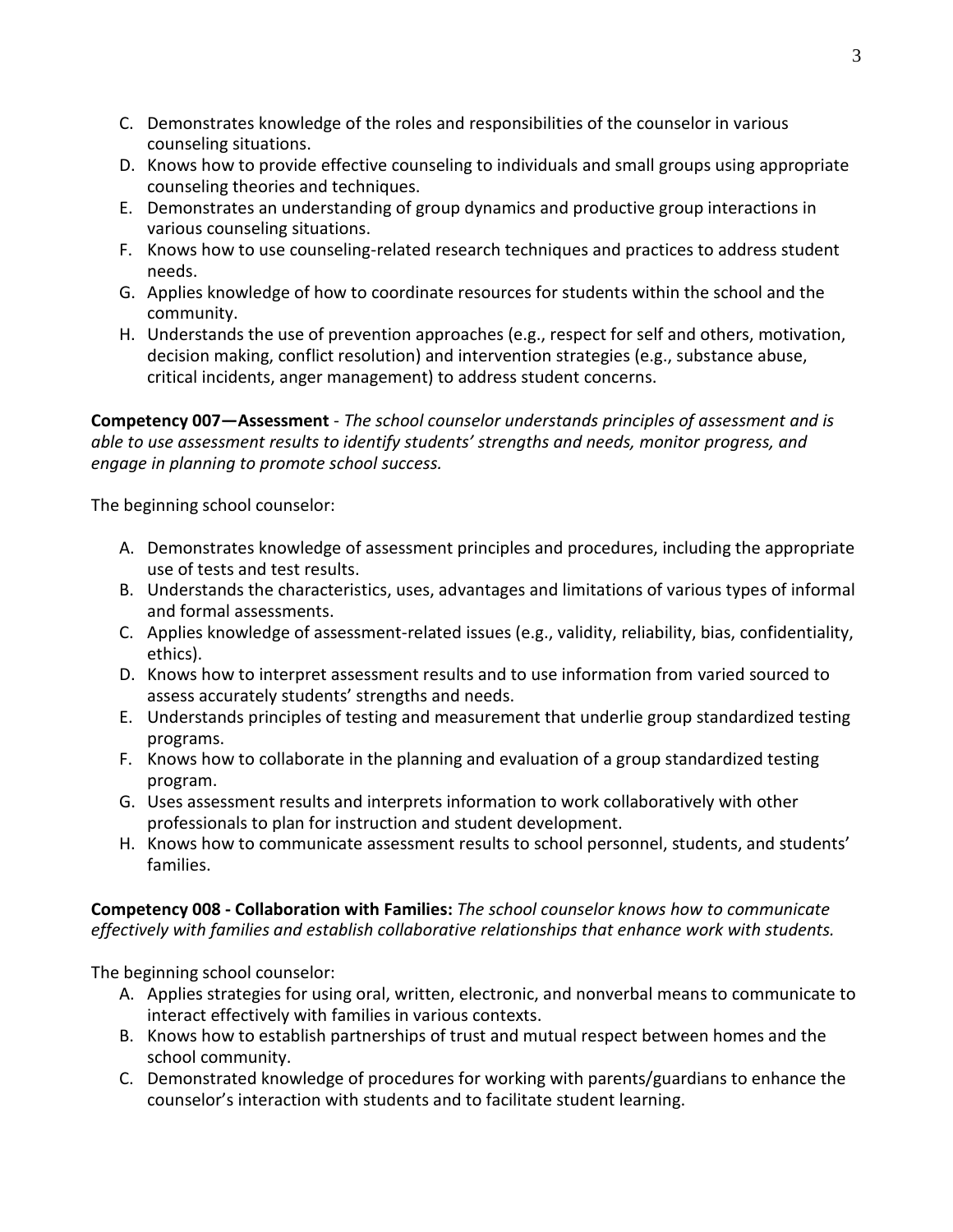- D. Knows how to use effective communication with families to support responsive interventions.
- E. Applies knowledge of strategies for promoting the involvement of parents/ guardians in their children's education.
- F. Works effectively as a team member with families and other professionals to promote positive change for students.
- G. Knows how to provide support for families, including use of effective referral procedures.

**Competency 010 -Professionalism:** *The school counselor understands and complies with ethical, legal, and professional standards relevant to the profession.*

The beginning school counselor:

- A. Demonstrates and understanding of legal and ethical standards, guidelines, practices, and issues relevant to the role of the school counselor (e.g., Confidentiality, special populations, professional records, relationships with students and others, use of appropriate interventions).
- B. Knows how to apply legal and ethical standards in various situations involving students and others.
- C. Knows how to be an effective advocate for a developmental guidance and counseling program that is responsive to all students.
- D. Uses reflection, self-assessment, interactions with colleagues, and continuing education to promote personal professional development.
- E. Knows how to use research, technology, and other resources to facilitate continual professional growth and improve the school guidance and counseling program.
- F. Demonstrates awareness of the value of membership in appropriate, professional counseling organizations.

# **COURSE OBJECTIVES**

The *practicum* is designed to provide the student intern with an opportunity to experience the process of guidance and counseling services in an actual working situation under the supervision of a certified and/or licensed professional counselor or equivalent. The practicum will include **a minimum of 160 hours**, of which at least **80 hours** must be **direct service to clients**, that is, individual, group, career/vocational, and family counseling; appraisal/assessment; and when appropriate, consultation. The other **80 hours are indirect hours**, and consist of paperwork and preparation for working with clientele within the realm of counseling.

On completion of this experience, the intern should be competent to assume the role of a counselor in the setting in which the practicum was completed. The choice of setting and the competence of the on-site supervisor will greatly affect the resulting competency of the student intern, and should be carefully considered when the intern chooses the site.

## **Minimum competencies of the practicum student at completion of the practicum include:**

1. The ability to develop a guidance/counseling program for a school or agency similar to that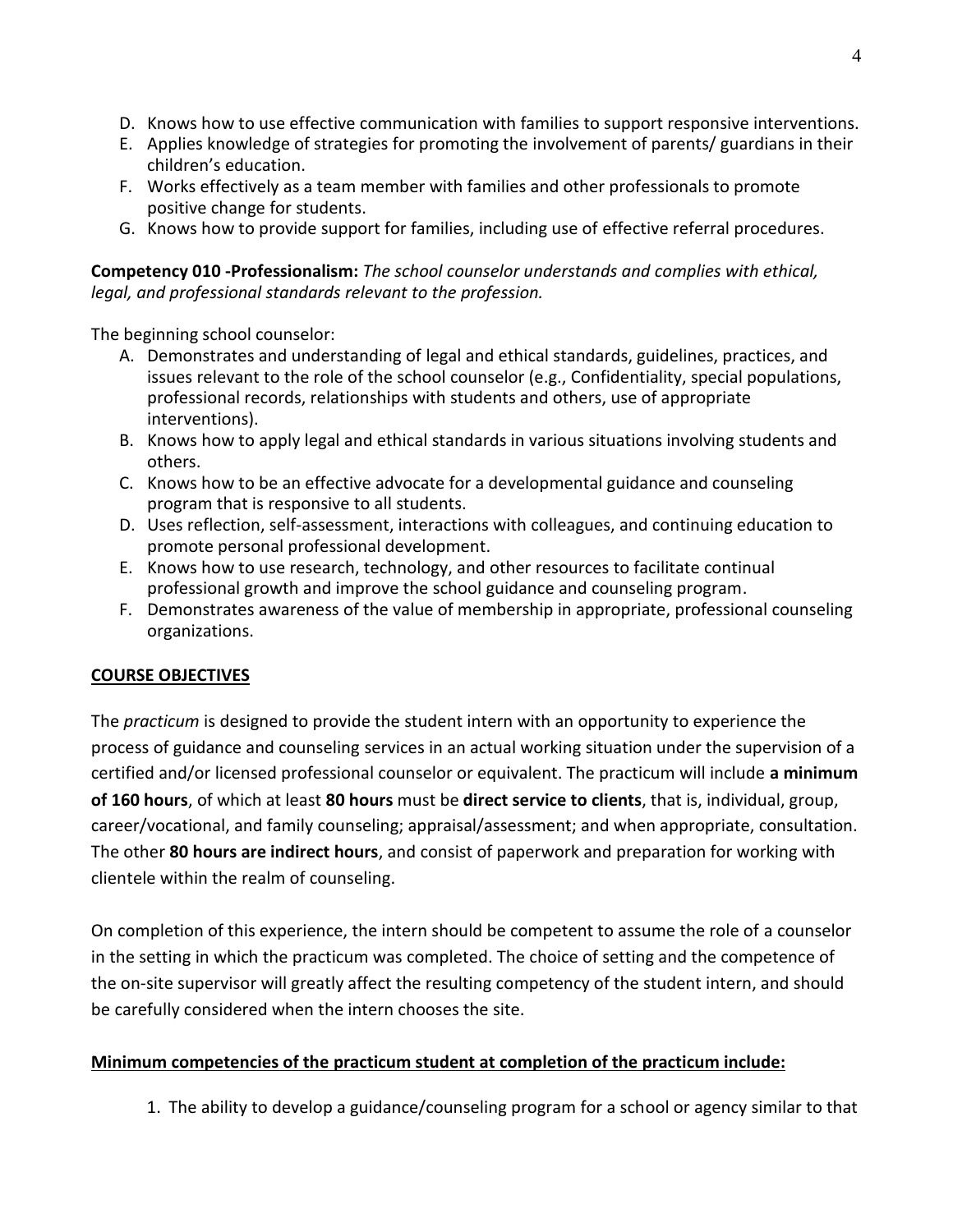in which the practicum was completed;

- 2. The ability to provide individual, group, vocational, and assessment counseling services, and in addition, demonstrate the ability to provide efficacious consultation and referral services;
- 3. The ability to conduct a full and appropriate evaluation of any given client with analysis and rationale for the services needed;
- 4. The ability to provide clear and accurate interpretation of assessment data when appropriate;
- 5*.* The ability to work as an ethical counselor according to the American Counseling Association Code of Ethics and the American School Counseling Association Code of Ethics.

### **Student Learning Outcome:**

The student will be able to:

- 1. Demonstrate their ability to apply within guidance and counseling, their knowledge of human development, diversity, and factors that affect client's ability to achieve their potential
- 2. Demonstrate their ability to plan, implement, and evaluate a developmental counseling program, this program will incorporate assessment, as well as individual and group counseling services utilizing appropriate theoretical frameworks, techniques, and interventions to address personal, interpersonal/social, and educational needs.
- 3. Demonstrate the ability to communicate and collaborate effectively with others in diverse settings, including the community in order to facilitate client success, and will demonstrate the ability to apply ethical, legal, and professional standards.

## **Counselor Education Marketable Skills**

- 1. Graduates will demonstrate oral and written communication skills to apply in careers related to mental and behavioral health including school counseling.
- 2. Graduates will demonstrate knowledge of ethics, social justice issues, and multicultural concerns to apply in careers related to mental and behavioral health including school counseling.
- 3. Graduates will demonstrate knowledge of human growth development throughout the lifespan to apply in careers related to mental and behavioral health including school counseling.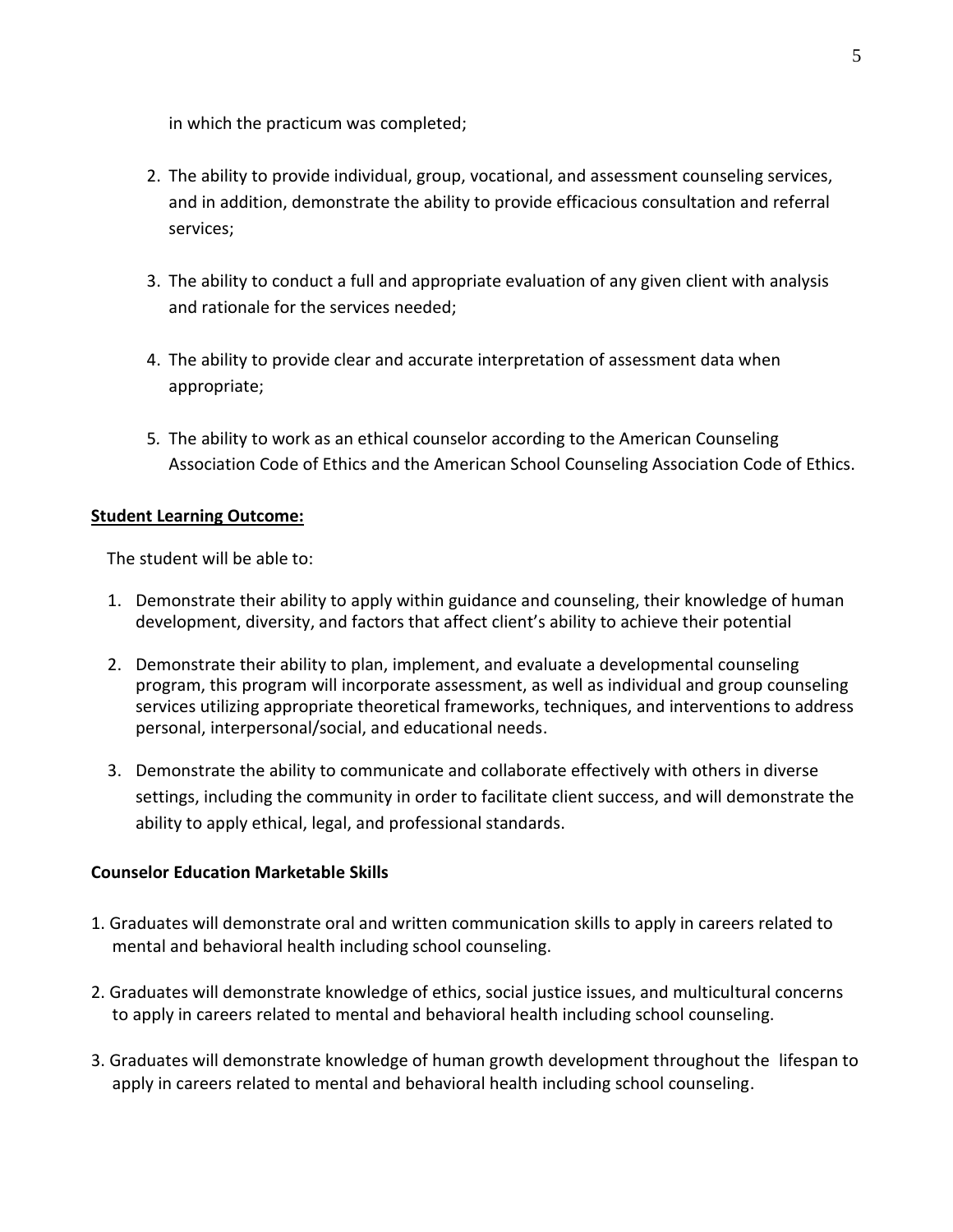**SRSU Disability Services:** The university is committed to equal access in compliance with the Americans with Disabilities Act of 1990 (ADA) and Section 504 of the Rehabilitation Act of 1973. The Disability Services Coordinator, in Counseling and Student Support Services, is responsible for ensuring that students with disabilities are provided opportunity for full participation in programs, services, and activities.

Students seeking disability services must contact the Disability Services Coordinator in the University Center, Room 211. The mailing address is P.O. Box C-171, Sul Ross State University, Alpine, TX 79832. Telephone: 432-837-8178. Fax: 432-837-8724.

# **EVALUATION**

Your grade for this course will be determined by evidence of the **quality** of your learning as **demonstrated by your performance** on the following:

\*Attachments, 1, 2, 3, 4, 5, 6, 7, 8, copy of liability insurance and copy of site supervisors counseling certificate- cannot collect counseling hours or work as a practicum student until these are submitted.

\*Goals and Objectives-10%

- \*Four sets of hours and corresponding reflections-10%
- \* Four sets of three reflections 10%
- \* Three sets of self evaluations 10%
- \* Three field supervisor observations 10%

\*Site supervisor's mid-term and final evaluations-50% (25% each)

Course Grade:

A B C F 91% - 100% 81% - 90% 71% - 80% Below 71%

**NOTE:** Graduate students must maintain a 3.0 GPA to remain in good standing.

#### **PARTICIPATION REQUIREMENT**

 **YOU MAY NOT BEGIN THE PRACTICUM BEFORE THE START OF THE SEMESTER; you must have received approval from me, your university supervisor, and your documents must also have been received and accepted by me, your university supervisor.**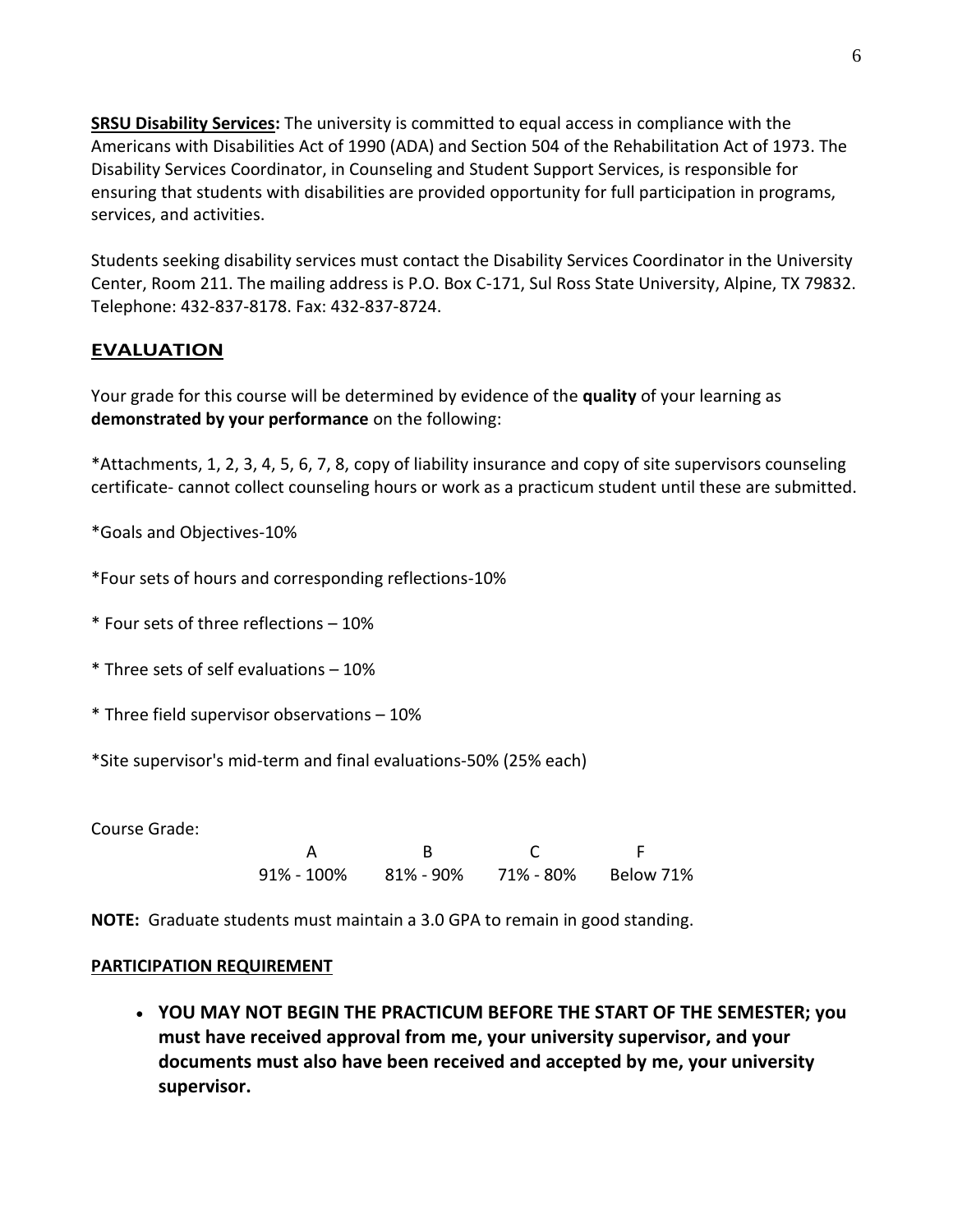# **YOU MUST CHECK YOUR SUL ROSS EMAIL EACH DAY!**

**Each intern will be expected to stay in regular communication with his/her university supervisor and will be required to respond to emails and/or telephone calls initiated by the university supervisor within two days. If a timely response is not received, 10 points per day will be deducted from your overall grade. (No Excuses)**

**If you have any questions, please contact me.** 

### **DUE DATES AND CORRESPONDING POINTS**

#### **All Assignments are submitted through Blackboard online**

**January 13 –** Online ED 7316 course officially begins

**January 17 -** Attachment 1

Attachment 2

Attachment 3

Attachment 4

Attachment 5

Attachment 6

Attachment 7

Attachment 8

Copy of your liability insurance policy

Copy of your site supervisor's school counselor certification certificate Due

## **You cannot begin to collect hours until these are submitted and verified by the Field Supervisor**

**January 19** (10 pts each) – Four Goals with for Objectives **Due**

February 7 (10 pts. each) - 1st set of 40 hours with cover sheet (attachment 9) with signatures

Three reflections (attachment 13) of the first 40 hours **Due**

**February 14** (10 pts) – Practicum Student Self Evaluation #1 (attachment 12) **Due**